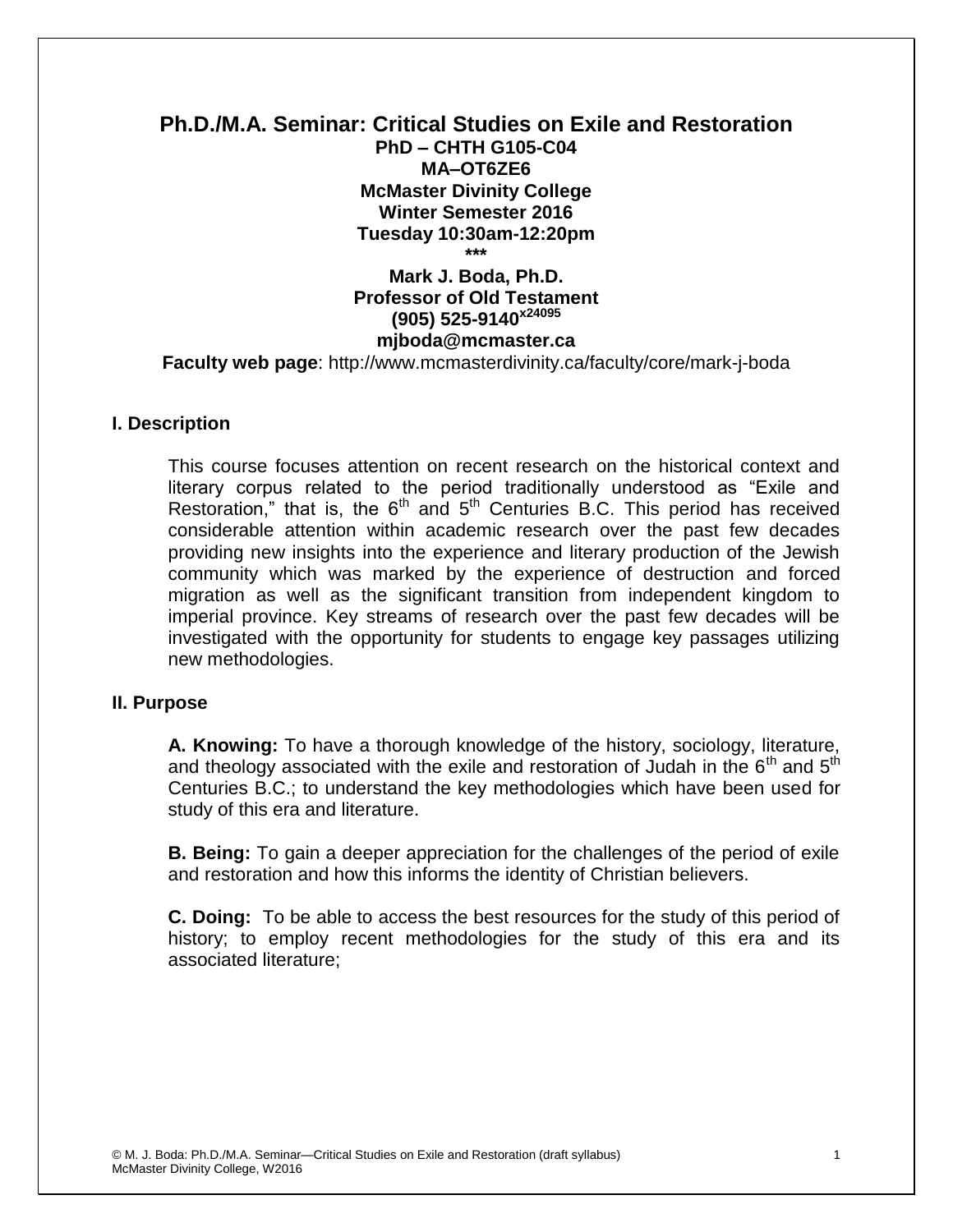# **III. Reading Resources**

Lipschits, Oded. *The Fall and Rise of Jerusalem.* Winona Lake, IN: Eisenbrauns, 2005.

Smith-Christopher, Daniel L. *A Biblical Theology of Exile.* Minneapolis: Fortress, 2002.

All required textbooks for this class are available from the College's book service, READ On Bookstore, Room 145, McMaster Divinity College. Texts may be purchased on the first day of class. For advance purchase, you may contact READ On Bookstore, 304 The East Mall, Suite 100, Etobicoke, ON M9B 6E2: phone 416-620-2934; fax 416-622 2308; e-mail [books@readon.ca.](mailto:books@readon.ca) Other book services may also carry the texts.

#### **IV. Schedule**

#### **A. Phase 1: Orientation to the History of "Exile and Restoration"**

The first phase will focus on reading and discussion of the historical resources for reconstructing the experience of the Jewish communities during the Babylonian and Persian periods. This phase will end with a review of papers written on key historical issues related to Israel/Judah during this period.

#### **B. Phase 2: Orientation to the Sociology of "Exile and Restoration"**

The second phase will focu son reading and discussion of recent sociological approaches to the experience of Jewish communities during the Babylonian and Persian periods. This phase will end with a review of papers employing sociological approaches to the study of this period and its communities.

#### **C. Phase 3: Reflection on Exile and Restoration and Biblical Theology**

The final phase of this course encourages reflection on the impact of the study of Exile and Restoration on the broader witness of Biblical Theology.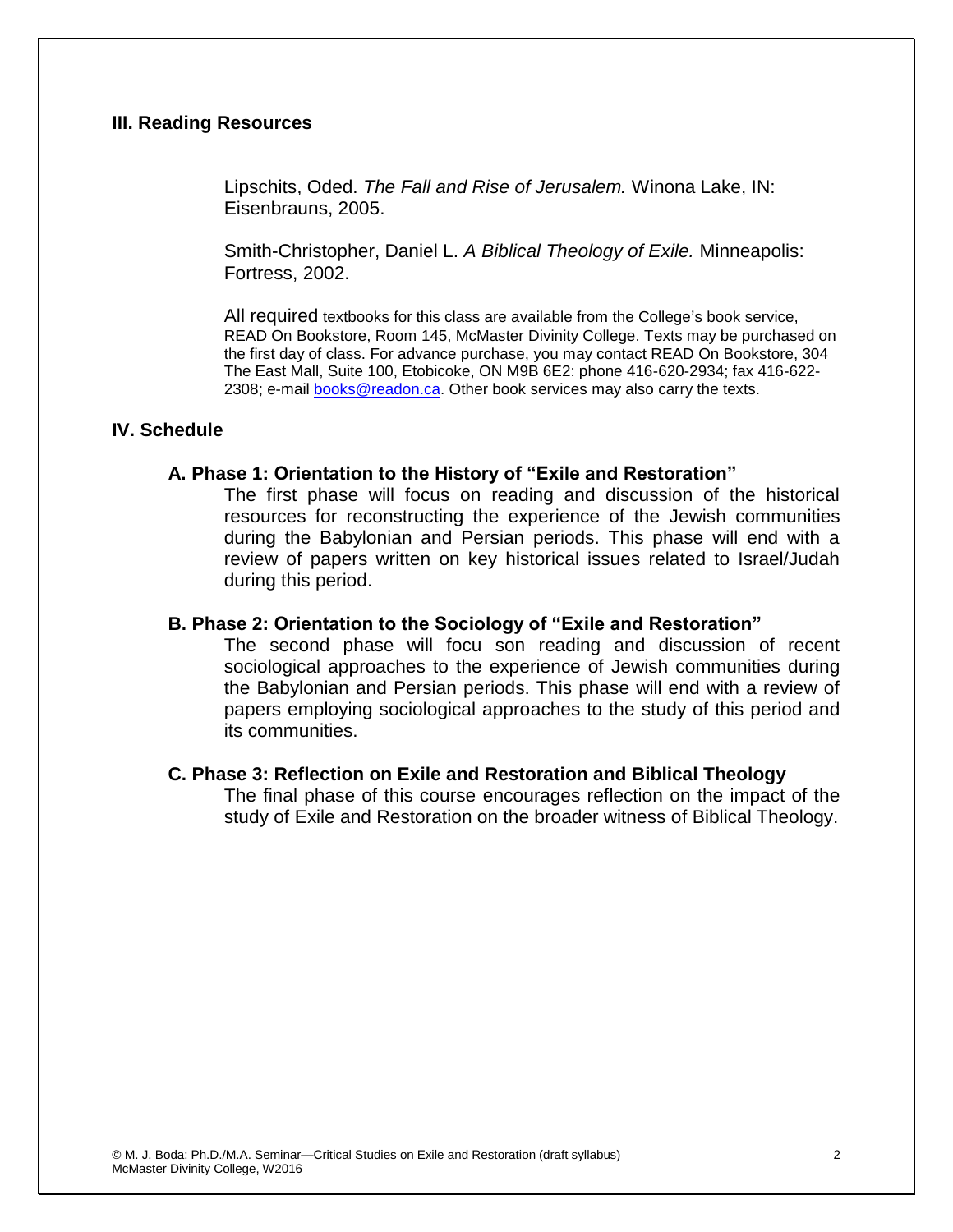# **January**

**5 Orientation**

- **12 Class: History of Exile and Restoration (Jeremiah 37-44) Oded Lipschits (first half)**
- **19 Class: History of Exile and Restoration (Lamentations) Oded Lipschits (second half)**
- **26 Class: History of Exile and Restoration (Ezra-Nehemiah)**

**February**

- **2 Class: Sociology of Exile and Restoration (Jeremiah)**
- **9 Class: Historical Papers**
- **16 No Class: Reading Week**
- **23 Class: Sociology of Exile and Restoration (Lamentations)**

**March**

- **1 Class: Sociology of Exile and Restoration (Ezra-Nehemiah)**
- **8 Class: Sociology Papers**
- **15 Class: Sociology Papers**
- **22 Class: Sociology Papers**
- **29 Class: Sociology Papers**

# **April**

**5 Class: Biblical Theology of Exile/Restoration** 

# **V. Course Internet Resources**

This semester we will be sharing a Dropbox folder for distributing course materials and papers. Papers will not be distributed in paper form, but only digitally.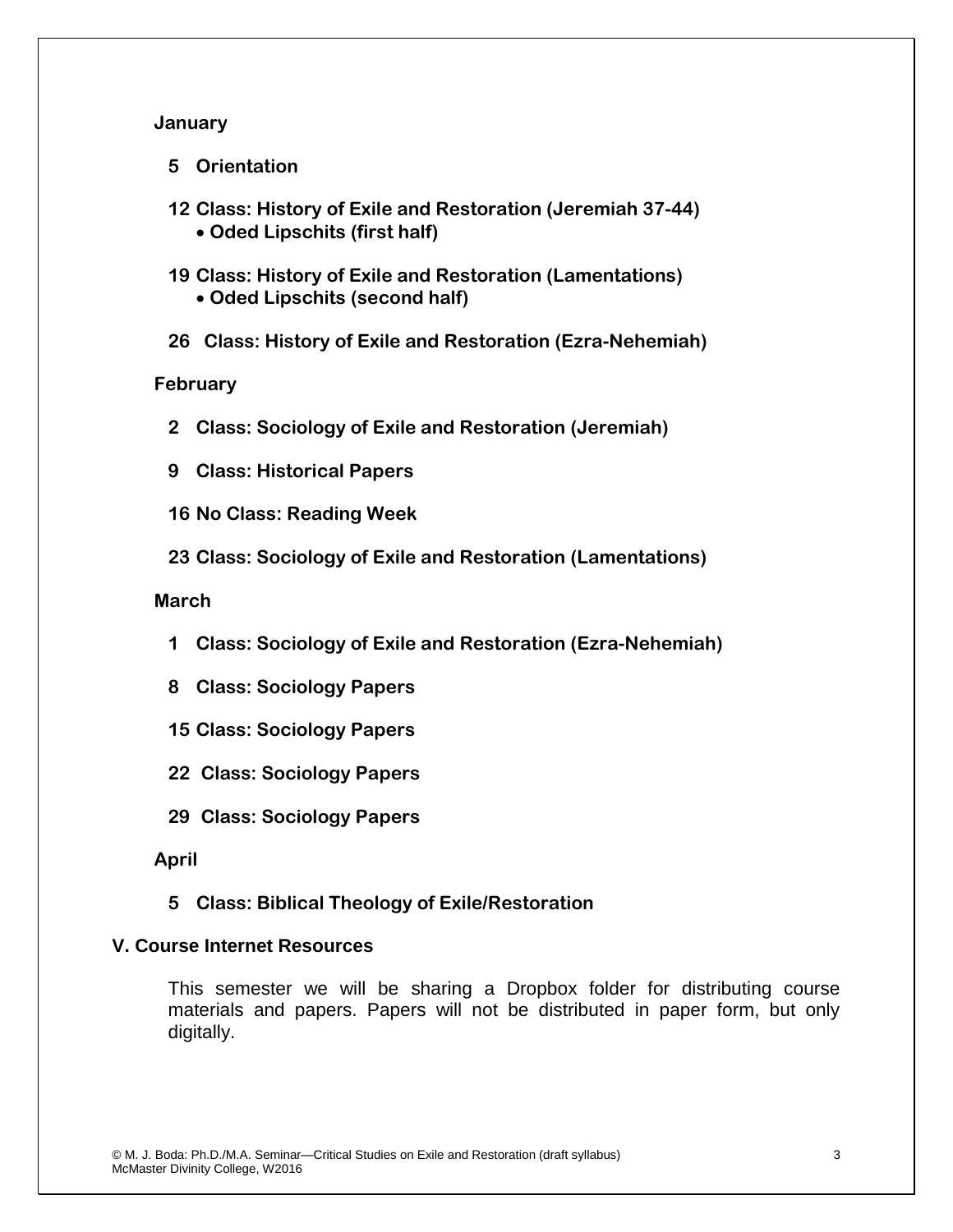# **VI. Learning Experiences**

# **A. Class Experiences**

This is a graduate seminar style class of collaborative learning in which professor and students are engaged in active learning together. Learning to critically (in its positive sense) engage material is essential to functioning in a graduate program and is expected of all students in our MA/PhD. It is expected that all students will not only attend these sessions, but also that they will assume responsibility for contributing to and learning from the experience. This means that readings will be completed prior to arrival in class and that student and presenter alike will pursue the acquisition of knowledge in the learning environment. It is expected that ALL members of the class will ask questions and contribute insights whenever opportunity is given, during and following presentations by professor or student alike. Students are graded on their level of preparation and contribution. It is expected that students will provide written reviews of reading and papers which are taken up in class. These written reviews (1-2 pages) should be posted to our Dropbox subfolder.

**Value**: 15%

**Submission**: PDF in Dropbox

# **B. Historical Paper**

For this paper the student will take an historical issue related to  $6<sup>th</sup>$ - $5<sup>th</sup>$  Century BCE context of Israel/Judah and drawing on the best and most recent historical data and analysis offer an accurate account of the historical issue.

**Value**: 30% **Due**: 3 February at 11:59 p.m. **Submission**: PDF via email to professor and placed in Dropbox

# **C. Sociological Paper**

For this paper the student will write on either exile or restoration engaging a particular text in the Old Testament (hopefully relevant to their doctoral work) utilizing a methodology or insights arising from recent sociological approaches. Students must not merely rely on past methodologies within biblical studies related to sociology but either find a new sociological approach from the field of sociology (recent) or update a sociological approach that has been used by attending to recent developments in sociological approaches. Papers are due in .pdf format by 2 March 2016, 11:59 p.m. (send to professor by email) to be posted on the course web site. All members of the class will provide a written review of each of their classmates' papers to be posted to the dropbox within 15 minutes of the end of class.

**Value**: 40%

**Due**: 2 March 2016 at 11:59 p.m.

**Submission**: PDF via email to professor and placed in Dropbox

# **D. Biblical Theological Reflection**

In a final written reflection (minimum 5 pages) the student will provide reflection on the biblical theological significance of the themes and the books related to exile and restoration in the Old Testament, drawing on the insights of Smith-Christopher and at least one New Testament scholar (e.g., N. T. Wright/Scot McKnight/Michael Fuller).

**Value**: 15% **Due**: 2 April 2016, 11:59 p.m. **Submission**: PDF via email to professor and placed in Dropbox.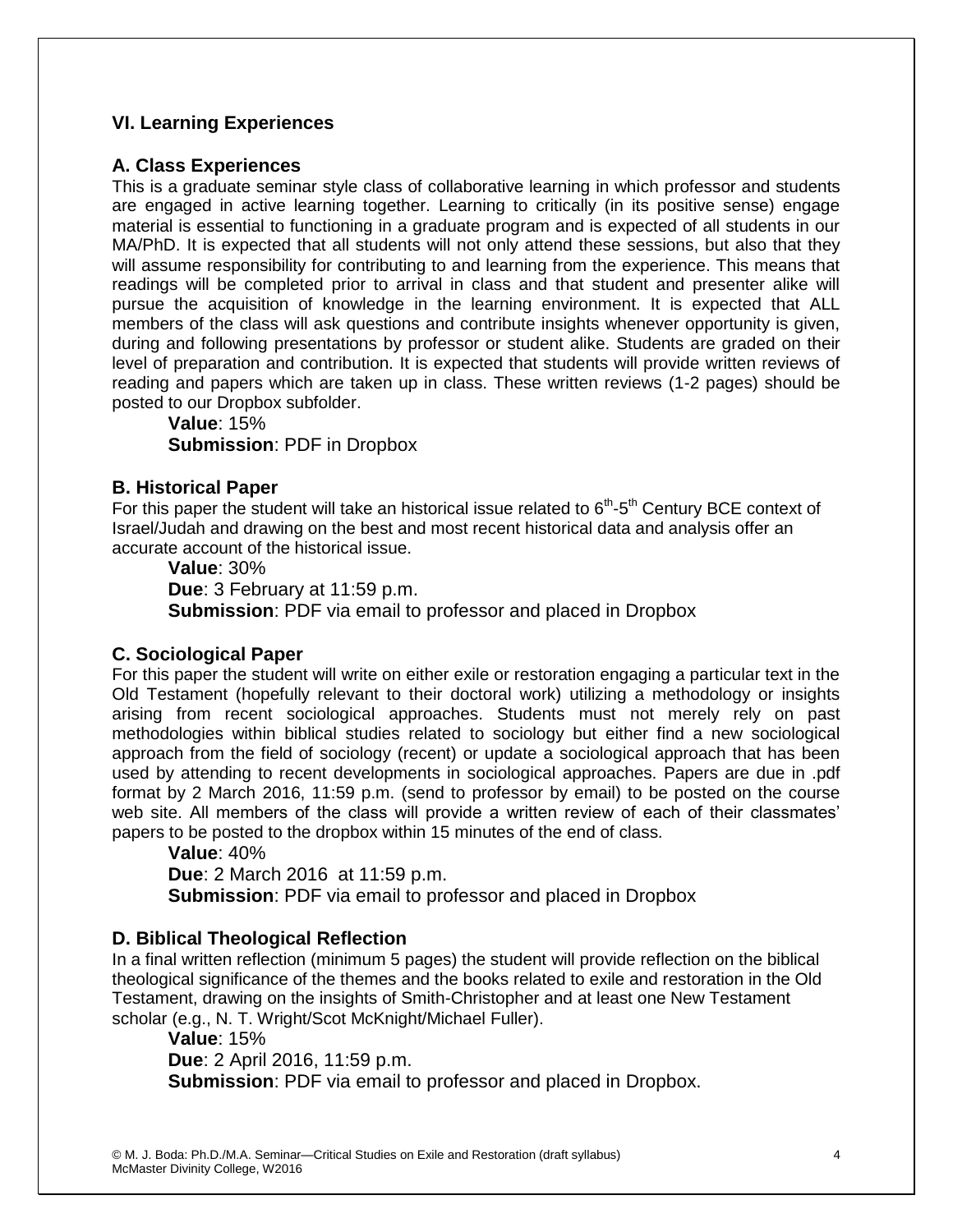# **VII. Format and Evaluation**

#### **So I can properly evaluate your work the following style guide is to be used for papers in this class.**

- **Medium for Submission:** All material in this class is to be submitted in digital format to me via email. Please use .pdf format and ensure that what you send is what you want me to read. If you need a free program for creating .pdfs go to [http://primopdf.com.](http://primopdf.com/)
- **Layout**: All material which is submitted should be double spaced with 1" margins utilizing a readable font (10-12 pts). It must have a title page, footnoting where appropriate and bibliography, all of which are not included in the length required. It should be written in excellent modern literary English with proper grammar, spelling, punctuation and rhetoric (including an introduction, conclusion and logical flow of argument). If it helps an outline may accompany the "paper" but this is not included in the length of the "paper." Secondary and Primary sources should be used, cited and footnoted appropriately and the paper should follow the "MDC Writing Style Guide" available at:

### [http://www.mcmasterdivinity.ca/programs/resources.](http://www.mcmasterdivinity.ca/programs/resources)

- **Gender Inclusive Language:** McMaster Divinity College uses inclusive language for human beings in worship services, student written materials, and all of its publications. In reference to biblical texts, the integrity of the original expressions and the names of God should be respected. The NRSV and TNIV are examples of the use of inclusive language for human beings. It is expected that inclusive language will be used in chapel services and all MDC assignments. For policy see: [http://www.mcmasterdivinity.ca/programs/rules-regulations.](http://www.mcmasterdivinity.ca/programs/rules-regulations)
- **Citations**: You must cite the source of your material very carefully using a consistent system, not only when quoting from a section, but also when drawing from it as resource. Quotations should be kept to a minimum as I favour integration of secondary literature (footnoted).
- **Statement on Academic Honesty**: Academic dishonesty is a serious offence that may take any number of forms, including plagiarism, the submission of work that is not one's own or for which previous credit has been obtained,\*\*\* and/or unauthorized collaboration with other students. Academic dishonesty can result in severe consequences, e.g., failure of the assignment, failure of the course, a notation on one's academic transcript, and/or suspension or expulsion from the College. Students are responsible for understanding what constitutes academic dishonesty. If you are a Divinity College student please refer to the Divinity College Statement on Academic Honesty ~

# <http://www.mcmasterdivinity.ca/programs/rules-regulations>

\*\*\*this is a special issue for those pursuing second and third degrees in theology. It is understood that students will be buildinon earlier ideas and work, but it is expected that students will not hand in material that is merely "warmed over" previous work. If there is reason for concern speak with the professor about this.

### **So I can properly evaluate your work and help you grow in your biblical and writing skills the following evaluation guide should be kept in mind as you write:**

- **Presentation**: Is the spelling correct? Does the grammar/syntax reflect proper English? Is the paper laid out properly?
- **Argumentation**: Is there a good introduction and conclusion? Does the argument flow with ample support? Is the question answered
- **Content**: Are all the points considered? Is there proper documentation of sources used?